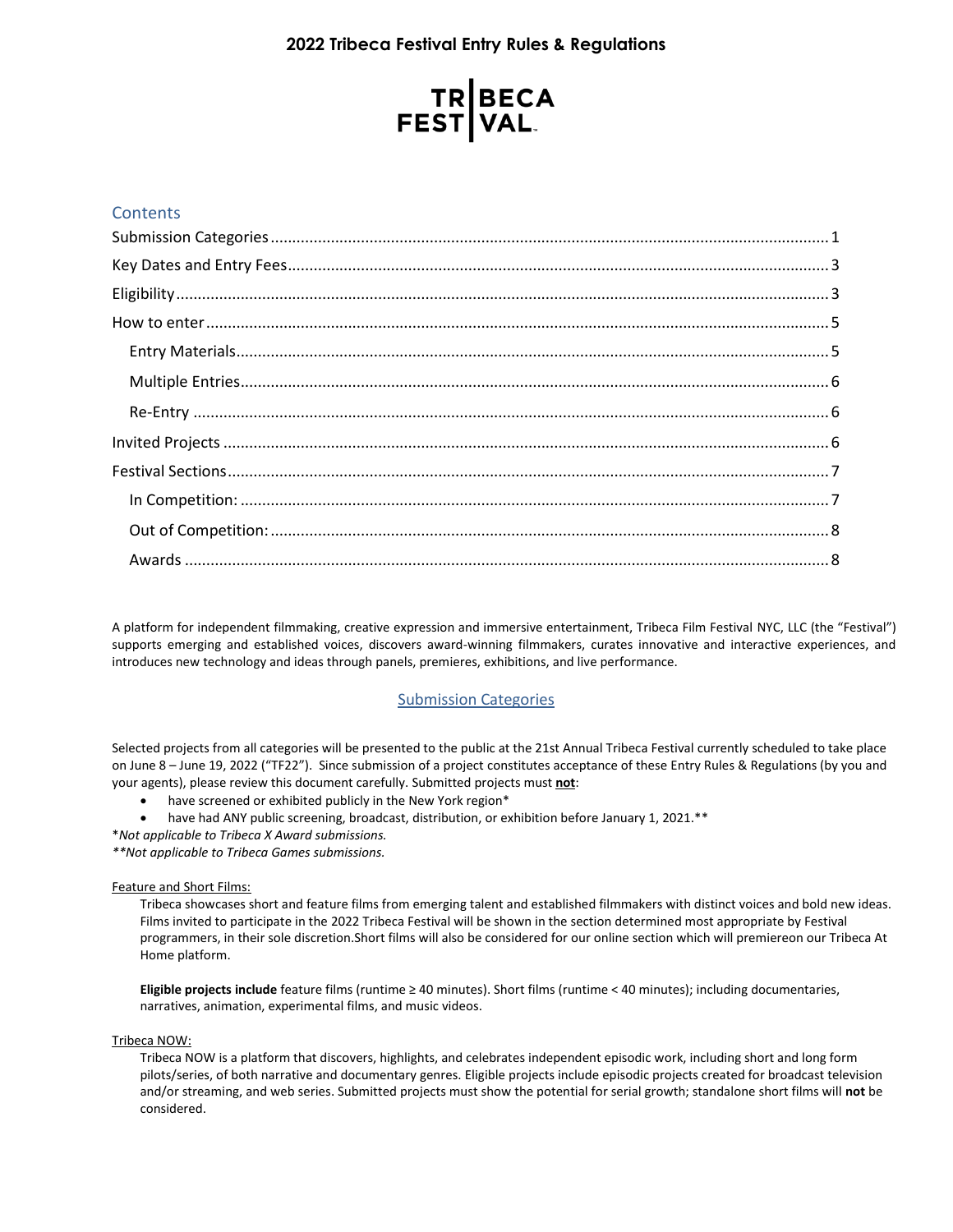Additional to consideration as an Official Selection of TF22, filmmakers submitting to Tribeca NOW will also be considered for the Tribeca Creators Market, a first-of-its-kind, private industry market held during TF22 that brings together emerging feature film, episodic, immersive, podcast, and games storytellers to pitch new projects to and network with a wide range of industry, including distributors, producers, networks, funders, and more. Interested participants must have prepared pitch materials (i.e. scripts, look books, etc.) in advance of the event for Market staff to review. All filmmakers chosen as Official Selections of the Tribeca NOW section will receive an automatic invitation to the Tribeca Creators Market.

## **Eligible projects include**

Long form episodics and short form episodics projects, inclusive of web series.

#### Tribeca Immersive:

Tribeca exhibits immersive projects throughout TF22 to showcase new forms and uses of emerging media, highlighting innovation across a variety of platforms. These may range from virtual reality and augmented reality projects to crossplatform films, 360 films, multi-media installations, and apps.

Submissions will be considered for the Tribeca Virtual Arcade (for room-scale VR and/or XR projects and 360 Films). All World Premiere & International Premiere selections will also be considered for inclusion in our Storyscapes competition. Non-Fiction selections are eligible for our Best Creative Non-Fiction Award. Narrative selections are eligible for our Best Immersive Narrative award. Some selections from the program may also be included in our online initiative for a global audience, pending approval by the creative team. Project creators will also be considered for the Tribeca Creators Market, a first-of-its-kind, private industry market that brings together leading online and immersive storytellers to pitch new projects to a wide range of industry, including distributors, agencies, funders, and more.

**Eligible projects include** but are not limited to virtual reality projects, 360 films, augmented reality projects, web projects, mobile apps, multi-media installations and multi-platform works, but in any event, projects must have some sort of interactive element. Linear or 2D films will not be accepted.

#### Tribeca Games

Tribeca will feature video game projects throughout TF22 to highlight this important medium as a form of storytelling, art, and innovation. Story is defined in the broadest sense including narrative, world building, and/or artistic excellence. Cross-medium projects and unique use of technology that challenge our current understanding games is embraced. Submissions will be considered for the Tribeca Games section and, if selected, will be considered Official Selections and will be featured during TF22.

**Eligible projects include** but are not limited to all U.S. and internationally produced games that are created for web, console, virtual reality, augmented reality, and mobile games. Tabletop games are not accepted at this time.

## Tribeca X Award

The Tribeca X Award is a juried award for storytelling supported by a brand recognizing the intersection of advertising and entertainment. The Tribeca X Award is open to all work funded with support of a brand in collaboration with artists or filmmakers. The finalists will be recognized by the Festival, and a jury will award the winning selection at TF22.

<span id="page-1-0"></span>**Eligible projects include** scripted and documentary work for film, TV, digital, episodic, social, and VR/AR, in both feature or short length. Submitted projects must have a storytelling element.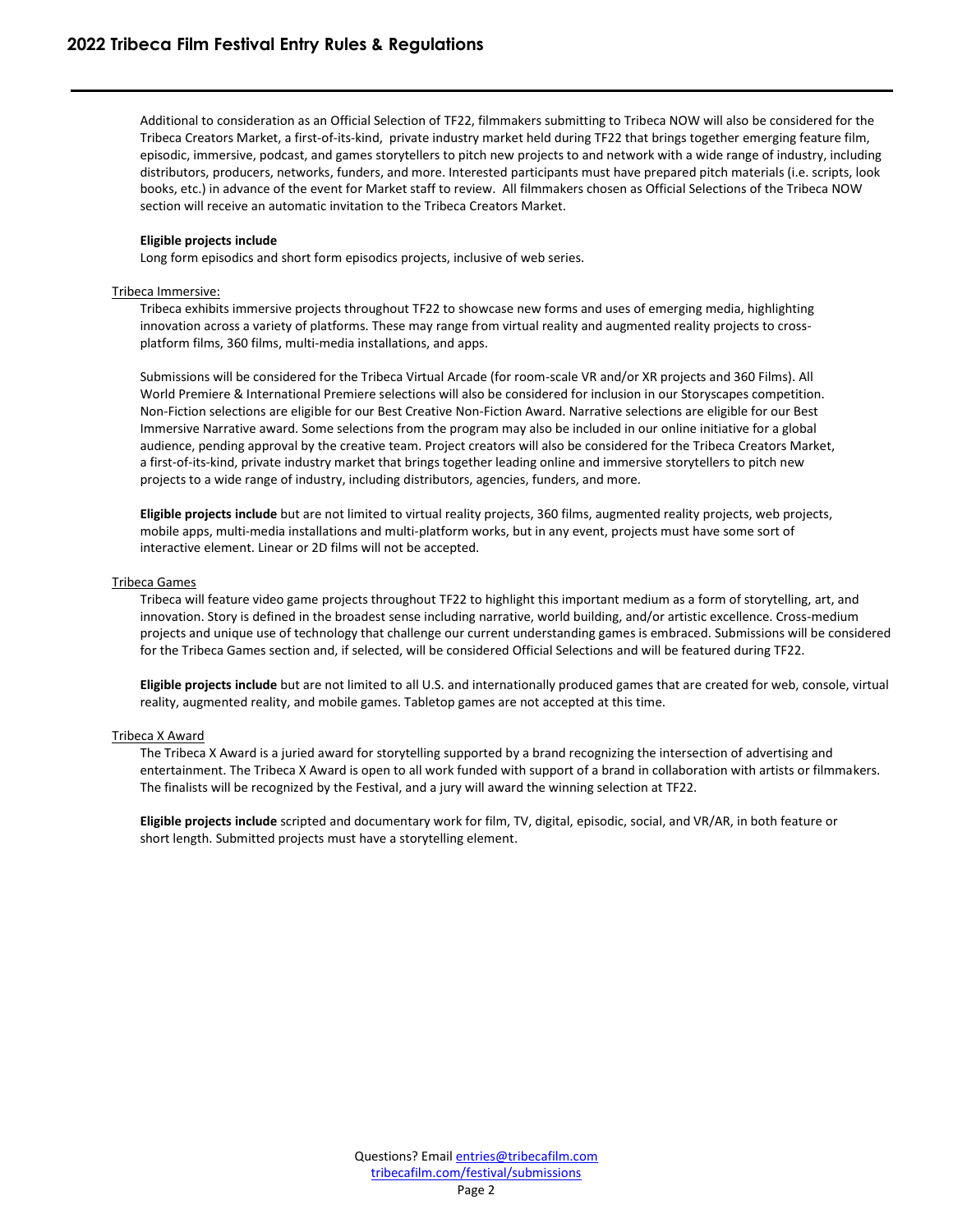|                          | <b>Feature Film</b><br>(film length<br>$\geq 40$ minutes) | <b>Short Film</b><br>(film length<br>< 40 minutes) | <b>Tribeca</b><br><b>NOW</b> | <b>Tribeca</b><br><b>Immersive</b> | <b>Tribeca</b><br>X Award | <b>Tribeca</b><br>Games |
|--------------------------|-----------------------------------------------------------|----------------------------------------------------|------------------------------|------------------------------------|---------------------------|-------------------------|
| <b>Submissions Open</b>  | 9/20/2021                                                 | 10/13/2021                                         | 9/20/2021                    | 9/20/2021                          | 9/20/2021                 | 9/20/2021               |
|                          | (10am ET)                                                 | (10am ET)                                          | (10am ET)                    | (10am ET)                          | (10am ET)                 | (10am ET)               |
| <b>Early Deadline</b>    | \$65                                                      | \$50                                               | \$40                         | \$40                               | \$325                     | \$40                    |
|                          | 11/3/2021                                                 | 12/1/2021                                          | 11/3/2021                    | 11/3/2021                          | 12/1/2021                 | 11/3/2021               |
|                          | (6pm E)                                                   | (6pm E)                                            |                              | (6pm E)                            | (6pm E)                   |                         |
|                          |                                                           |                                                    | (6pm E)                      |                                    |                           | (6pm E)                 |
| <b>Official Deadline</b> | \$85                                                      | \$60                                               | \$60                         | \$60                               | \$425                     | \$60                    |
|                          | 12/8/2021                                                 | 1/5/2022                                           | 12/8/2021                    | 12/8/2021                          | 1/5/2022                  | 12/8/2021               |
|                          | (6pm E)                                                   | (6pm E)                                            | (6pm E)                      | (6pm E)                            | (6pm E)                   | (6pm E)                 |
| <b>Late Deadline</b>     | \$110                                                     | \$70                                               | \$80                         | \$80                               | \$525                     | \$80                    |
|                          | 1/19/2022                                                 | 2/16/2022                                          | 1/19/2022                    | 1/19/2022                          | 2/16/2022                 | 1/19/2022               |
|                          | $(6pm ET)$ *                                              | (6pm E)                                            | (6pm E)                      | (6pm E)                            | (6pm E)                   | (6pm E)                 |

# Key Dates and Entry Fees

\*The feature film Late Deadline is only open for World Premiere submissions or films that have not premiered at the time of submission.

**The Festival requires that all projects be submitted via a password-protected streaming URL link. For Tribeca Immersive and Tribeca Games and any VR/AR projects, the Festival requires a downloadable link. Please prepare this link in advance of beginning your online project entry form. Links must remain active and accessible through June 8, 2022.**

**Work-In-Progress Submissions**: Submissions may be in work-in-progress form; however, projects that are not final cuts or projects must be **clearly marked** Work in Progress ("WIP") or Rough Cut with an indication of what will change or what is missing (e.g., temp sound, Avid output, missing animation, etc.) either indicated in the project cut itself or within the copy display in the streaming link. As long as the streaming link remains the same and password does not change you may update the link with newer cuts as they are available up until the last applicable entry deadline noted above. In the unlikely event of a password change or link change you must email the Festival immediately with that change so we may update your record. If the Festival is not notified of the change and the link is found to be inactive or the password to be incorrect the Festival will send an email to the submitter's address on file to follow up. If a response with the correct information is not received within forty-eight (48) hours, the submission may be deemed ineligible.

**Entry Fee Note**: Entry fees are in U.S. Dollars, are per project and are **non-refundable**. The Festival reserves the right to disqualify a submission, without refund of any kind, if eligibility requirements are not met including if eligibility status changes post-submission.

Students: Student directed SHORT FILMS ONLY may submit at a discounted rate of \$30 per submission via the Tribeca Extranet [\(https://extranet.tribecafilm.com/submissions\)](https://extranet.tribecafilm.com/submissions). Students will need to provide a scanned copy of a current and valid student ID card or a letter from an accredited school verifying the entrant's enrollment. A PDF or JPG file of this scan must be submitted through the Festival's online entry form at the time of submitting the film in order to qualify. Students who submit to the other categories MUST pay the applicable entry fee(s).

# **Eligibility**

<span id="page-2-0"></span>To be eligible for consideration:

## **ALL CATEGORIES:**

- **(1)** You must fully comply with these Entry Rules & Regulations, including all deadlines, project length, entry material, and other requirements.
- (2) Non-English language projects must have English subtitles at the time submitted. Dialogue lists will not be accepted.
- **(3)** The project MUST maintain at minimum a "New York Regional" premiere status prior to TF22 ("Premiere"; *see criteria in charts, below)* (*excluding Tribeca X Award submissions)*
	- "NY Regional" means the tri-state area including the five boroughs of New York City, the surrounding New York metropolitan area (e.g. Nassau, Suffolk, Westchester, Putnam, Dutchess, Rockland, Orange, Ulster and Columbia counties), southwestern Connecticut (e.g. Fairfield, New Haven and Litchfield counties) and northern New Jersey (e.g. Bergen, Passaic, Middlesex, Monmouth, Essex and Hudson counties)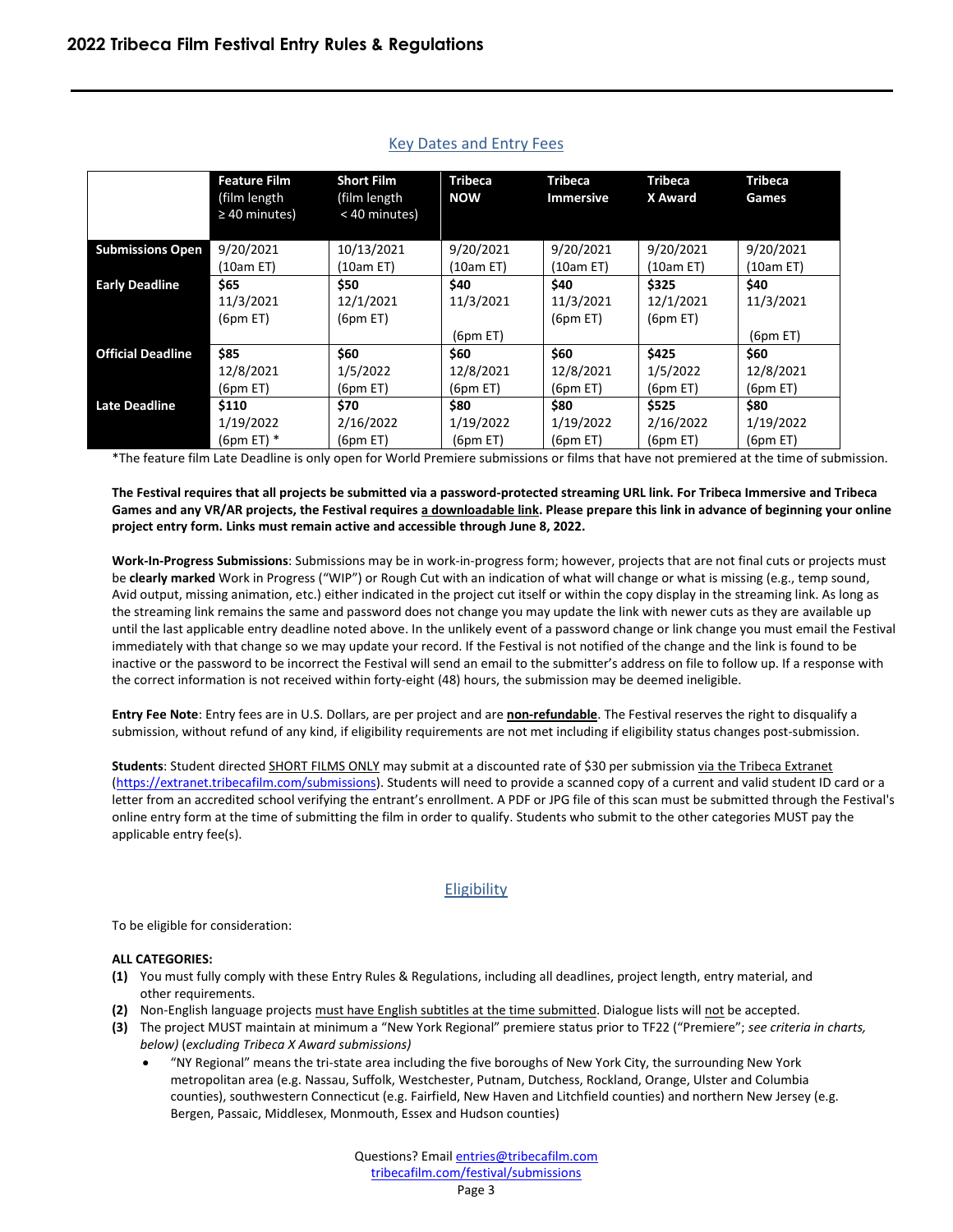**(4)** Both prior to **and** throughout TF22 (except as otherwise expressly noted below), the project must meet the following criteria (*see applicable chart below*)

## **TRIBECA NOW ONLY:**

- **(1)** The project must be of episodic nature, inclusive of web series.
- **(2)** Submitted pilot episodes must show the potential for serial growth and will be asked to provide episode descriptions of at least two additional episodes**.**

## **TRIBECA GAMES ONLY:**

- **(1)** For games to maintain a New York premiere status, no hand-on demo or display can have been exhibited in the "New York Region" area prior to TF22.
- **(2)** For digital distribution or display, any non-password protected online exhibition of a demo or gameplay that is materially identical to the experience submitted to Tribeca deems the submission ineligible.

## **TRIBECA IMMERSIVE ONLY:**

- **(1)** All submissions must maintain a New York Premiere status; but the Festival may, in its sole discretion, select online projects that launch after January 1, 2021.
- **(2)** Any work submitted as a "work-in-progress" must be completed prior to the start of the TF22.

## **TRIBECA X AWARD ONLY:**

- **(1)** The project must have been made with the support of a brand in collaboration with artists or filmmakers.
- **(2)** Projects must have a storytelling element.

| FEATURES, SHORTS, NOW, IMMERSIVE, GAMES Eligibility Chart                                                                                                                                                                                                                                                                                 | <b>ELIGIBLE</b> | <b>INELIGIBLE</b> |
|-------------------------------------------------------------------------------------------------------------------------------------------------------------------------------------------------------------------------------------------------------------------------------------------------------------------------------------------|-----------------|-------------------|
| ANY public screening, broadcast, distribution, or exhibition before January 1, 2021 (other than as described<br>$in1$ below)                                                                                                                                                                                                              |                 | ✓                 |
| Theatrical - Any commercial exhibition in the US (other than as described in <sup>2</sup> or $3$ below)                                                                                                                                                                                                                                   |                 | ✓                 |
| Theatrical - Limited commercial exhibition only outside of the US and on/after January 1, 2021                                                                                                                                                                                                                                            | ✓               |                   |
| DVD - Any commercial distribution in the US (other than as described in 3 below)                                                                                                                                                                                                                                                          |                 | ✓                 |
| DVD - Limited distribution only outside the US and on/after January 1, 2021                                                                                                                                                                                                                                                               | $\checkmark$    |                   |
| TV - Any broadcast available to US audiences (other than as described in <sup>3</sup> below)                                                                                                                                                                                                                                              |                 | ✓                 |
| TV - Limited broadcast available only outside the US and on/after January 1, 2021                                                                                                                                                                                                                                                         | ✓               |                   |
| Digital - Any digital broadcast available to US audiences (including via a non-password protected website,<br>whether commercial or personal, e.g. Vimeo, YouTube, etc.), other than as described in 3,4,6 below                                                                                                                          |                 | ✓                 |
| Digital - Limited internet broadcast available only outside of the US and on/after January 1, 2021, other than<br>as described in <sup>4</sup> below                                                                                                                                                                                      | ✓               |                   |
| Festival - Any exhibition held IN the New York Region as part of a film festival (other than as described in <sup>2</sup> or<br><sup>3</sup> below and, for clarity, except for TF22 screenings)                                                                                                                                          |                 | ✓                 |
| Festival - Exhibition held outside the New York Region as part of a film festival and on/after January 1, 2021                                                                                                                                                                                                                            | ✓               |                   |
| <sup>1</sup> Private, invite only screenings (i.e. screenings for family or cast or screenings for feedback)                                                                                                                                                                                                                              | ✓               |                   |
| <sup>2</sup> Academic screenings for students/faculty in a classroom or in-person, school-based film festival.                                                                                                                                                                                                                            | ✓               |                   |
| <sup>3</sup> For SELECTED films: theatrical, DVD, TV, digital and/or festival screenings scheduled to be held DURING<br>TF22 but after the Feature's Premiere, if approved in advance and in writing by the Festival                                                                                                                      | ✓               |                   |
| <sup>4</sup> Digital Festival Screenings: projects that participated in virtual festivals in 2021 are still eligible for<br>submission IF the projects were only up online and streaming for a set period during the applicable TF22<br>dates and not a selection of a New York Regional-based film festival (excluding Tribeca Games).   | ✓               |                   |
| <sup>5</sup> TRIBECA GAMES: For digital distribution, any non-password protected broadcast (including exhibitions on<br>the internet, radio, mobile devices) deem the submission ineligible. HOWEVER, online web projects that will<br>launch after January 1, 2021 may be selected at the discretion of the Festival's programming team. | ✓               |                   |
| <sup>6</sup> SHORT MUSIC VIDEOS: May have played online but must maintain a New York Regional Premiere status<br>for festivals and other public screenings.                                                                                                                                                                               | ✓               |                   |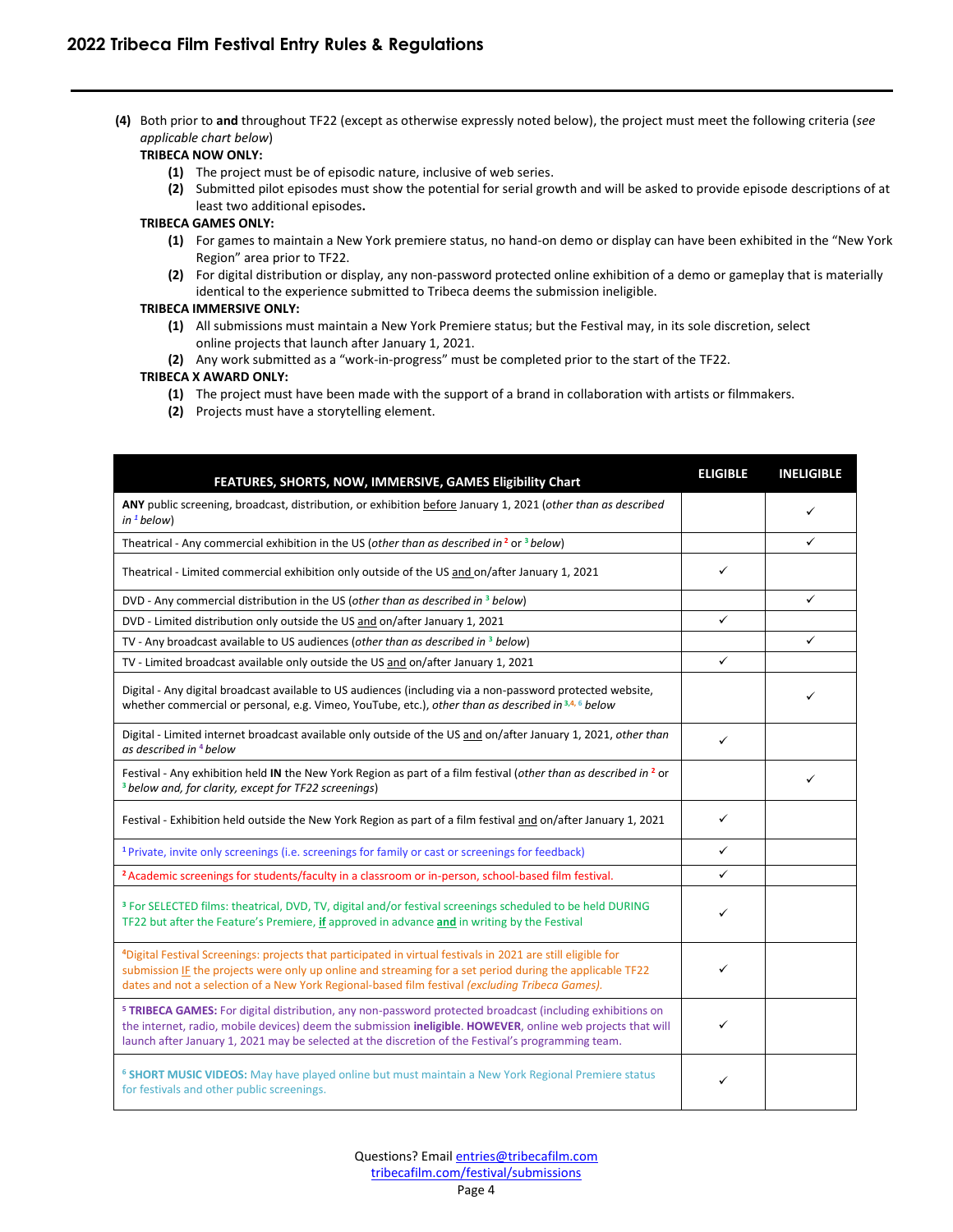**Work-in-Progress Screenings:** Projects that have been theatrically or digitally exhibited at a "work-in-progress" screening at which tickets were made to the general public are only eligible for submission if the version submitted is significantly different (at least 30%- 50%) to the one at the screening. The Festival reserves the right to disqualify a submission, without refund of any kind, if eligibility requirements are not met including if eligibility status changes post-submission.

**Online Screenings:** In light of the on-going COVID-19 pandemic, for TF22, projects that have premiered online in 2021 as part of a digital or online festival, may still be considered for the following categories:

- **Features**
- **Shorts**
- Tribeca Immersive
- Tribeca NOW

These online screenings must have been for a limited run as part of a festival that was not based in the NY region, as described above. Any project that is available commercially or pay-per-view is not eligible.

Shorts Music Video may remain online indefinitely and maintain eligibility. Submissions for Tribeca Games will still be required to not premiere or demo online within the US or in the New York region prior to TF22.

<span id="page-4-0"></span>**Eligibility Note**: If at any point following its initial consideration, the Festival determines that a submission no longer meets all the eligibility criteria described above, such submission will be deemed ineligible.

## How to enter

Apply online at **<http://www.tribecafilm.com/festival/submissions>** or via FilmFreeway at

<https://www.filmfreeway.com/tribecafilmfestival> and, after fully completing the online entry form, click "submit". Please note the online entry form will require you to submit a password-protected URL that links to your project in order to be completed, so plan accordingly and be sure the project has been fully uploaded to the viewing platform and the link and password work prior to filling out your online entry form.

# Entry Materials

<span id="page-4-1"></span>All entries must include the following:

- **(1)** An official TF22 online entry form, properly completed.
- **(2)** A private and/or password protected streaming link of the project.
	- a. If submitting a **TRIBECA IMMERSIVE** or **TRIBECA GAME** project, we require a downloadable link for optimum reviewing. You can submit a Steam key, or a download link to your file, or app download package. Games can submit full game links however must submit a minimum of a 10 minute playable demo for consideration. Games should also submit at least 8 Steam keys.
	- b. If you have an app that requires login for beta testing or any other form of media that is not easily shareable via link, you must emai[l entries@tribecafilm.com](mailto:entries@tribecafilm.com) prior to submitting your online application so we may consider whether the work would be eligible, and if so, the best method for evaluating the work.
- **(3)** As applicable, the entry fee(s) for the project submission (see the "Entry Fees" section above), which are payable ONLY by credit card (American Express, Visa, MasterCard, TCB, or Discover). If submitting a student short film, a scan of the student ID or enrollment verification must be provided at the time of submitting to qualify for the discounted submission fee.

**Note**: It is your sole responsibility to ensure that your online entry form is properly submitted. If you've submitted through the Tribeca platform and have not received an email confirmation, you may email the Festival a[t entries@tribecafilm.com](mailto:entries@tribecafilm.com) to follow up. If you have submitted through FilmFreeway, please make your project status is marked as "IN CONSIDERATION", otherwise you have not completed your submission with us.

It is also your responsibility to ensure the streaming link is functional and the link and password submitted are accurate. The password protected link must be active at least through June 8, 2022. Regardless of your method of entry, all entry materials MUST be received by the Festival no later than the applicable deadlines referenced above. The Festival reserves the right to disqualify any submission, without refund of any kind, if it is not completed in accordance with these Entry Rules and Regulations.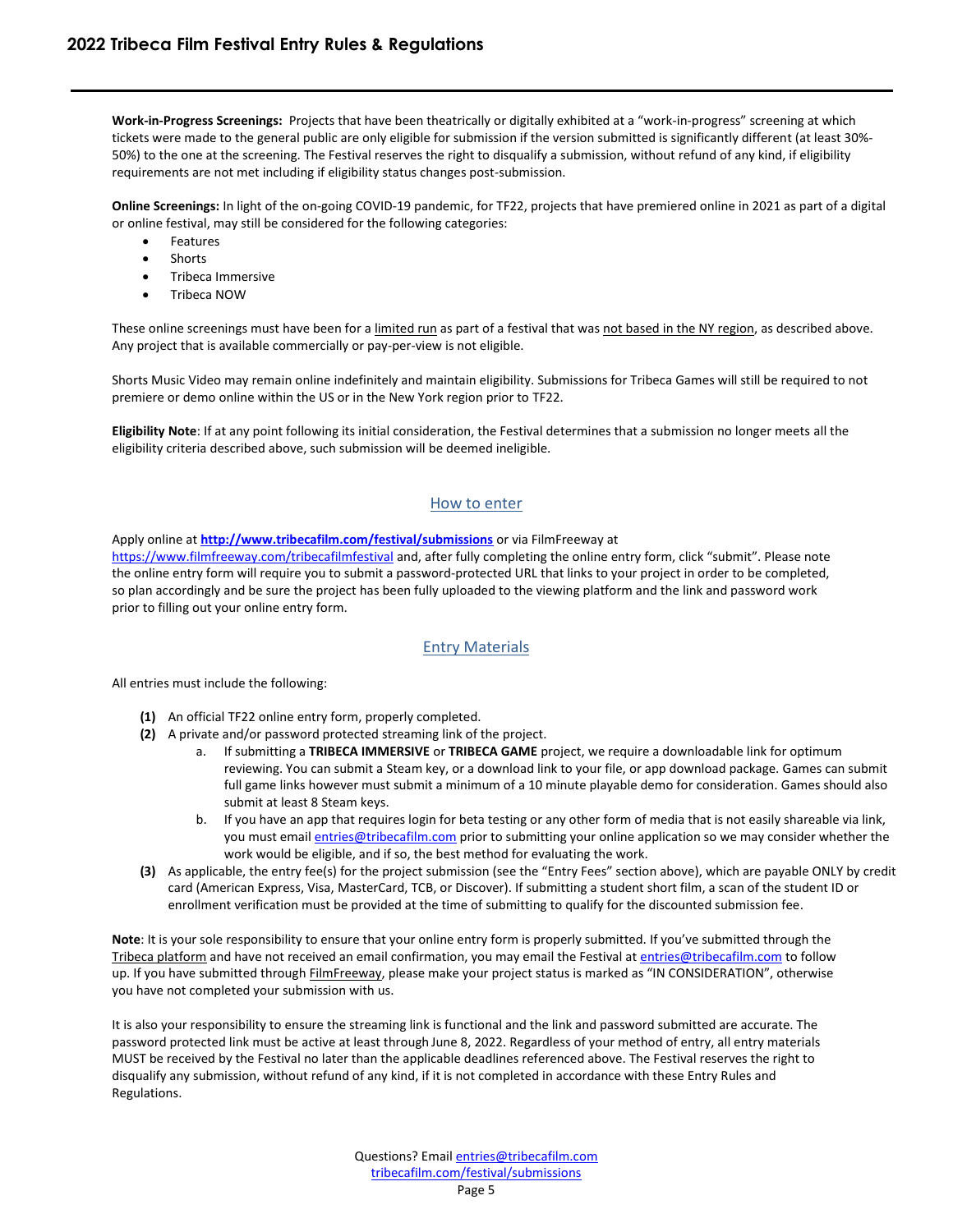# Multiple Entries

## <span id="page-5-0"></span>**FEATURES/SHORTS/IMMERSIVE/GAMES**

Each project must be individually submitted and accompanied by its own completed online entry form; please do not send links to multiple project entries in your online entry form, as any or all of them may be disqualified.

## **NOW**

Each project must be individually submitted and accompanied by its own completed online entry form; please do not send links to multiple project entries in your online entry form, as any or all of them may be disqualified. If you are submitting a web series or episodic content, you may submit multiple episodes of the same series within the same submission.

## **X AWARD**

You may submit up to three (3) links to projects that fall under the same brand campaign within the same submission. However, you may not submit links to multiple campaigns in the same submission. Each project must be individually submitted and accompanied by its own completed online entry form; please do not send links to multiple projects in your online entry form, as any or all of them may be disqualified.

## Re-Entry

<span id="page-5-2"></span><span id="page-5-1"></span>If your project was submitted and considered for previous editions of the Tribeca Festival, you may re-enter it if you have made significant changes and if all applicable eligibility requirements are met at the time of entry for TF22 (see above).

# Invited Projects

Festival programmers select and invite all projects to be presented at TF22, with Premiere status considered (see eligibility requirements above). Invited creators will be notified by email or phone via the information provided on the submitted entry form. Make sure to update the Festival with new contact information or any other festival invitations prior to TFF22 a[t entries@tribecafilm.com.](mailto:entries@tribecafilm.com) If your project is invited, your Premiere status will be confirmed with you and locked. Should you accept any other festival invitation that breaches this Premiere status commitment, the Festival reserves the right to rescind the invitation.

## **IF YOUR PROJECT IS SELECTED**

If your project is selected, you must fulfill the following requirements by the date(s) designated by the Festival:

- **(1)** You must execute a release agreement wherein you (i) accept responsibility for obtaining any and all clearances necessary to exhibit and promote your project and any promotional materials provided by you in connection with TF22; (ii) warrant that you have the rights necessary for Tribeca to exhibit and promote your project and use any promotional materials provided by you in connection with TF22; and (iii) indemnify and hold harmless the Festival, its parent company, its affiliates, and subsidiaries and any of their respective directors, officers, employees, and representatives against any claim arising out of exhibition and promotion of your project in connection with TF22.
- **(2)** For all projects (other than those selected for **TRIBECA IMMERSIVE** or **TRIBECA GAMES**; see below), you must deliver to the address(es) designated by the Festival (i) one (1) exhibition copy (technical specifications must be confirmed by the Festival in advance) of the invited work; (ii) a backup copy or copies, as required by our technical department; and (iii) additional exhibition copies, if requested by the Festival (to allow for multiple screenings at more than one venue). We recommend you ship all exhibition copies via courier in order to permit the tracking of your project once it leaves your hands.
	- **(a)** The required exhibition formats and delivery date deadlines will be confirmed by the Festival after invitations have been extended and confirmed. Please check in with the Festival staff before creating your Festival exhibition copy or copies to ensure the format and technical specifications are correct.
- **(3)** The Festival will arrange for (and cover the cost of) return shipping of your exhibition copy (copies) to one (1) location after the conclusion of TF22.
- **(4)** If selected for **TRIBECA IMMERSIVE** or **TRIBECA GAMES**, you must deliver to the address(es) designated by the Festival all materials and other relevant information for your work to be appropriately installed and displayed during TF22 (at a minimum, the Festival will require all materials required to allow exhibition of your work in one (1) location, but the Festival may request additional materials (or copies thereof, as applicable) to allow for exhibitions at more than one venue). Due to the unique nature of the Tribeca Immersive program, such required materials, shipping arrangements and setup costs are your responsibility (unless otherwise designated by the Festival in its discretion on a work-by-work basis). Further, final format/media/spec requirements for any given work may be different from and in addition to the formats delivered during the submission process.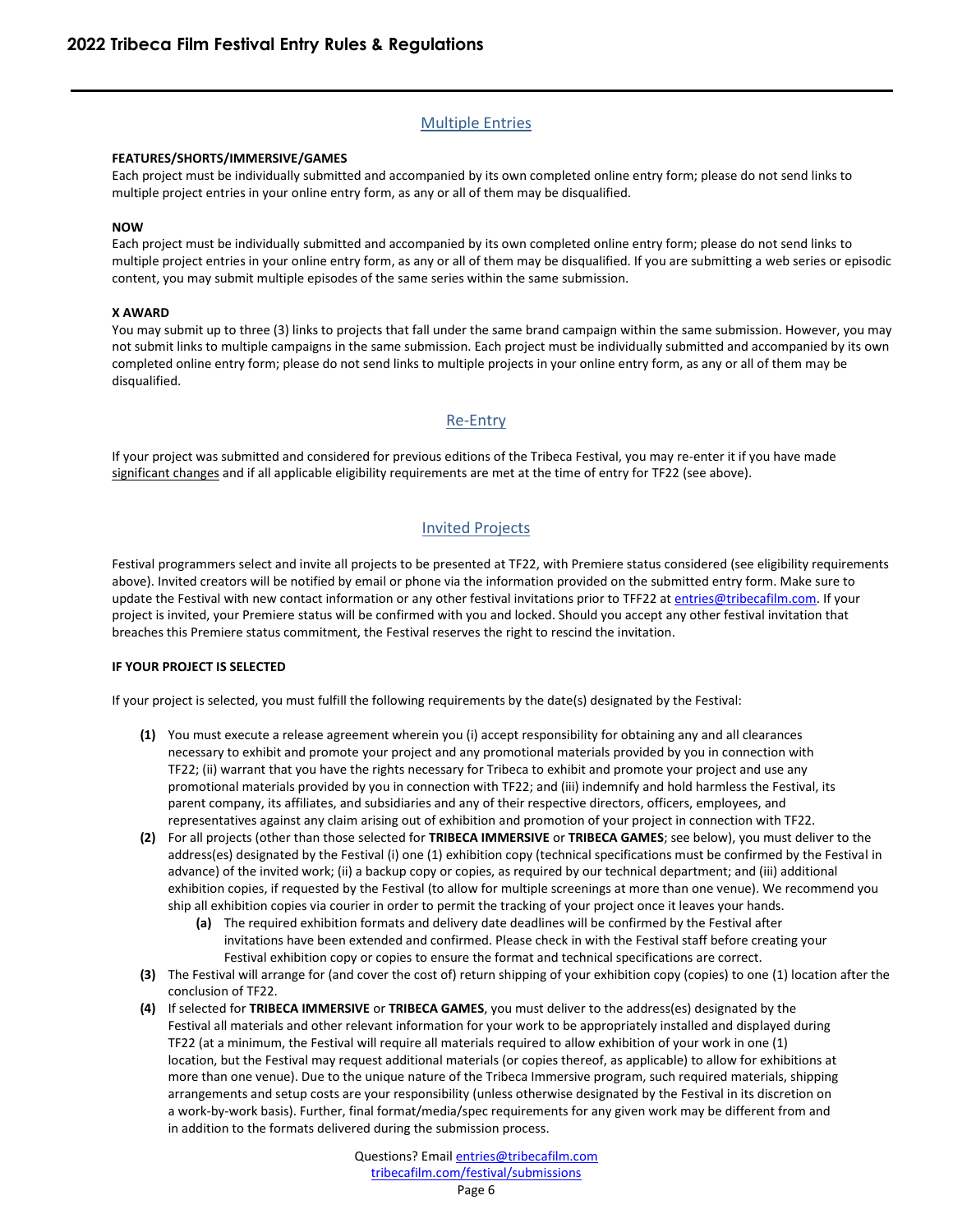- **(a)** Please note that if the actual costs and required technical/space requirements to set up and exhibit your work are in excess of the estimates you provide with your submission form, the Festival reserves the right to decline to exhibit your work at TF22
- **(5)** If selected within **TRIBECA IMMERSIVE,** you will be asked to also participate in both our physical festival, as well as our online exhibition to be held on the Festival website [\(http://www.tribecafilm.com/\)](http://www.tribecafilm.com/) and/or designated future digital exhibition platform (TBD) on and around the TF22 dates.
- **(6)** You must provide a properly completed and signed official TF22 "Festival Information Form" including all press and publication assets as specified in the "Materials Checklist" (the "Festival Information Form" and "Materials Checklist" will be provided by the Festival).
- **(7)** You must provide a downloadable link of the final, completed project for Festival archives and internal purposes for all selected projects other than Tribeca Immersive.
- **(8)** If selected for **TRIBECA X AWARD**, at the discretion of the Festival, you may be asked to provide an embeddable streaming link of your project to be exhibited on the Festival website [\(http://www.tribecafilm.com/\)](http://www.tribecafilm.com/) during the TF22 dates.

# **Festival Sections\***

<span id="page-6-0"></span>Projects invited to participate in TF22 will be shown in the section determined most appropriate by Festival programmers, in their sole discretion.

Part or all of the TF22 program may be available online on a secure streaming platform for a limited number of screenings, geoblocked to the United States. , Tribeca will discuss with the filmmakers whose films are chosen as Official Selections the possibility of including their film as part of the online component.

## <span id="page-6-1"></span>**In Competition:**

## FEATURE FILMS

## **US Narrative Competition**

- Open to narrative films produced in the US having a World "Premiere" at TF22 (see eligibility requirements above).
- Eligible for: Best Narrative Feature, Best Screenplay, Best Cinematography, Best Actor and Best Actress.

## **International Narrative Competition**

- Open to narrative films produced outside the US having at least a North American "Premiere" at TF22 (see eligibility requirements above).
- Eligible for: Best Narrative Feature, Best Screenplay, Best Cinematography, Best Actor and Best Actress.

## **Documentary Competition**

- Open to documentary films from all regions but must be a World "Premiere" at TF22 (see eligibility requirements above).
- Eligible for: Best Documentary Feature, Best Editing in a Documentary, Best Cinematography in a Documentary

## SHORT FILMS

## **Narrative, Documentary, and Animated Short Films**

- Open to projects from all regions but must at least be a NY Regional "Premiere" (see eligibility requirements above). World premiere films are given priority.
- Eligible for: Best Narrative Short, Best Documentary Short, Best Animated Short and Student Visionary Award.
- Student Shorts must be produced through an accredited educational institution.
- Shorts will play either in a Shorts program or before a Feature film.

## TRIBECA GAMES

• Submissions are open to all U.S. and internationally produced games and must maintain at least a hands on NY demo premiere status to be eligible to receive the Tribeca Games Award.

## TRIBECA IMMERSIVE

## **Tribeca Storyscapes**

- Open to all U.S- and international-produced fiction and documentary story-driven projects with a world premiere. Projects may include but are not limited to virtual reality projects, augmented reality projects, web projects, mobile apps, games, multimedia installations and multi-platform projects, but in any event, projects must have some sort of interactive element
- Eligible for the Storyscapes Award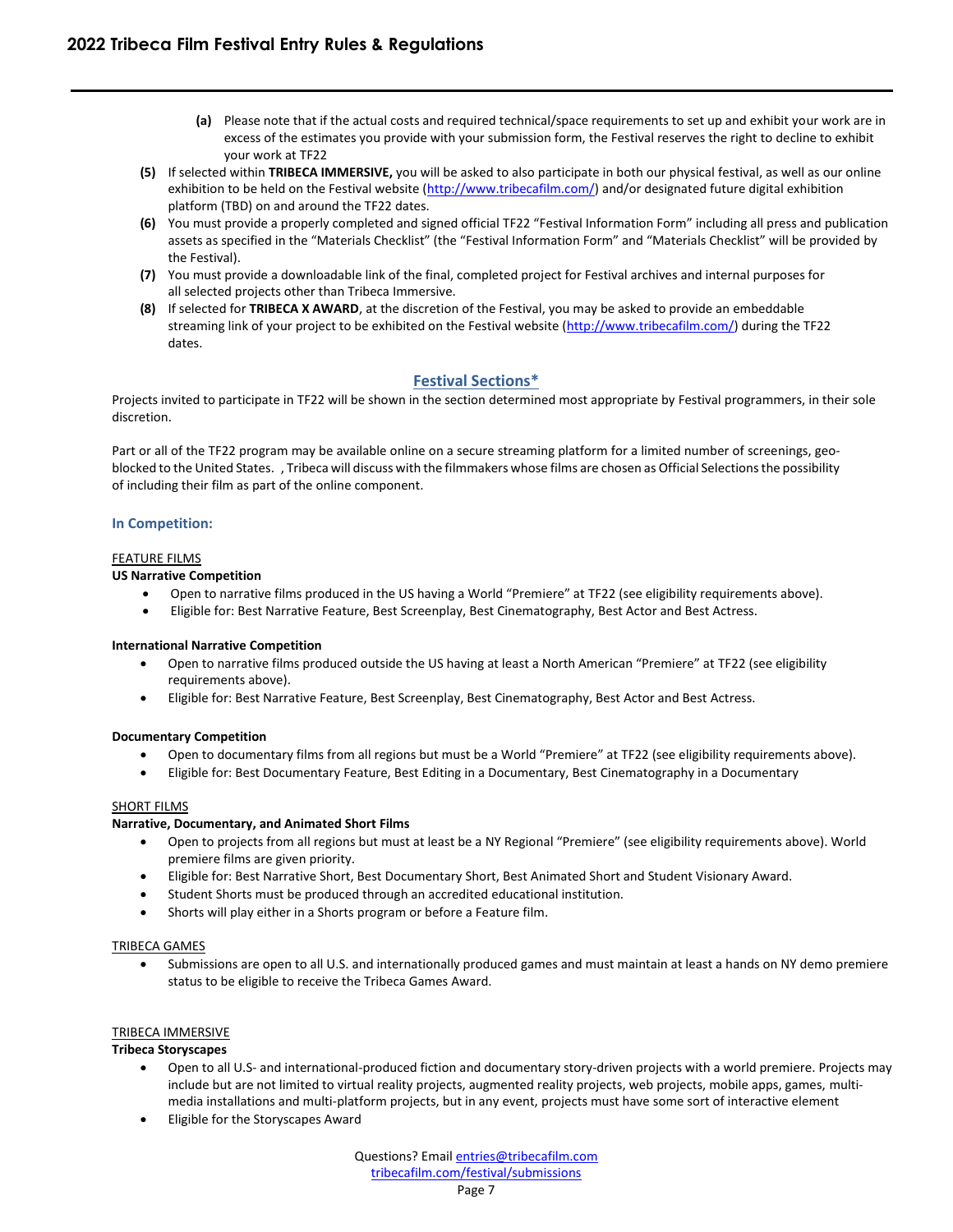## TRIBECA X AWARD

• The finalists will be recognized by the Festival, and a jury will award the winning selection at TF22.

## <span id="page-7-0"></span>**Out of Competition:**

(all must be at least a NY Region "Premiere" unless otherwise noted. Some films in Out of Competition sections are eligible for awards; see AWARDS below for details):

## FEATURE FILMS

**Gala; Movies Plus**

• Both screening programs are invitation-only and feature advanced screenings of anticipated films and feature live performances or talks after the screenings.

#### **Spotlight Narrative** and **Spotlight Documentary**

• Documentary and narrative films - a mix of big names, bold talents, highly anticipated new releases and festival favorites.

## **Viewpoints**

• An assortment of documentary and narrative films offering distinctive visions from innovative voices.

## **Midnight**

• Spanning horror, sci-fi, action and more, these entertaining and memorable films celebrate the best in genre cinema.

## **Tribeca Critics' Week**

• The Tribeca Critics' Week is a section of TF22with a curated slate of five (5) feature films from New York-based film critics.

#### SHORT FILMS

#### **Shorts Music Videos**

• May have played online but must maintain a New York Regional Premiere status for festivals and other public screenings.

## TRIBECA NOW

**Tribeca NOW Showcase**

• Tribeca NOW is a platform that discovers, highlights, and celebrates independent episodic work, including short and long form pilots/series, of both narrative and documentary genres.

## **Tribeca NOW Creators Market**

The Tribeca Creators Market, a first-of-its-kind, private industry market held during TF22 that brings together emerging feature film, episodic, immersive, podcast, and games storytellers to pitch new projects to and network with a wide range of industry, including distributors, producers, networks, funders, and more.

## TRIBECA TV

• A curated selection of studio produced series or pilots

*\*The above listings are from the 2021 Tribeca Film Festival. Sections, descriptions, and awards for TF22 may be modified by the Festival in its sole discretion.* 

# Awards\*

- <span id="page-7-1"></span>• In 2021, cash awards totaled \$165,000, in addition to over \$49,000 in artwork. Awards for TF22 may be modified.
- Unless otherwise agreed by the Festival in writing, awards will be given to the winning film director (as identified in the Festival Information Form) on behalf of the film (except for Best Screenplay, Best Cinematography, Best Actor, Best Actress, and Best Editing) and will be fulfilled approximately 12-16 weeks after the closing date of TF22.
- Award eligibility is subject to any restrictions or conditions imposed by applicable laws and regulations (international, federal, state or otherwise), and the award recipient is responsible for all applicable taxes, customs, tariffs, insurance and similar charges or costs (if any).
- By invitation, Features by first time directors having their World Premieres at TF22 (except those only shown in the "Gala" section or as a "Special Screening" or "Special Event") are eligible for the Best New Documentary Award or Best New Narrative Award. The Festival in its sole discretion may also consider North American or International Premieres for the Best New Narrative or Best New Documentary Awards.
- All new Features (except those only shown in the "Gala", "Tribeca Talks" or "Retrospectives") are eligible for the "Audience Award," regardless of section.
- By invitation, Features written and/or directed by women having at least their North American Premieres at TF22 (except those only shown in the "Gala", "Tribeca Talks" or "Retrospectives") are eligible for the Nora Ephron Award.